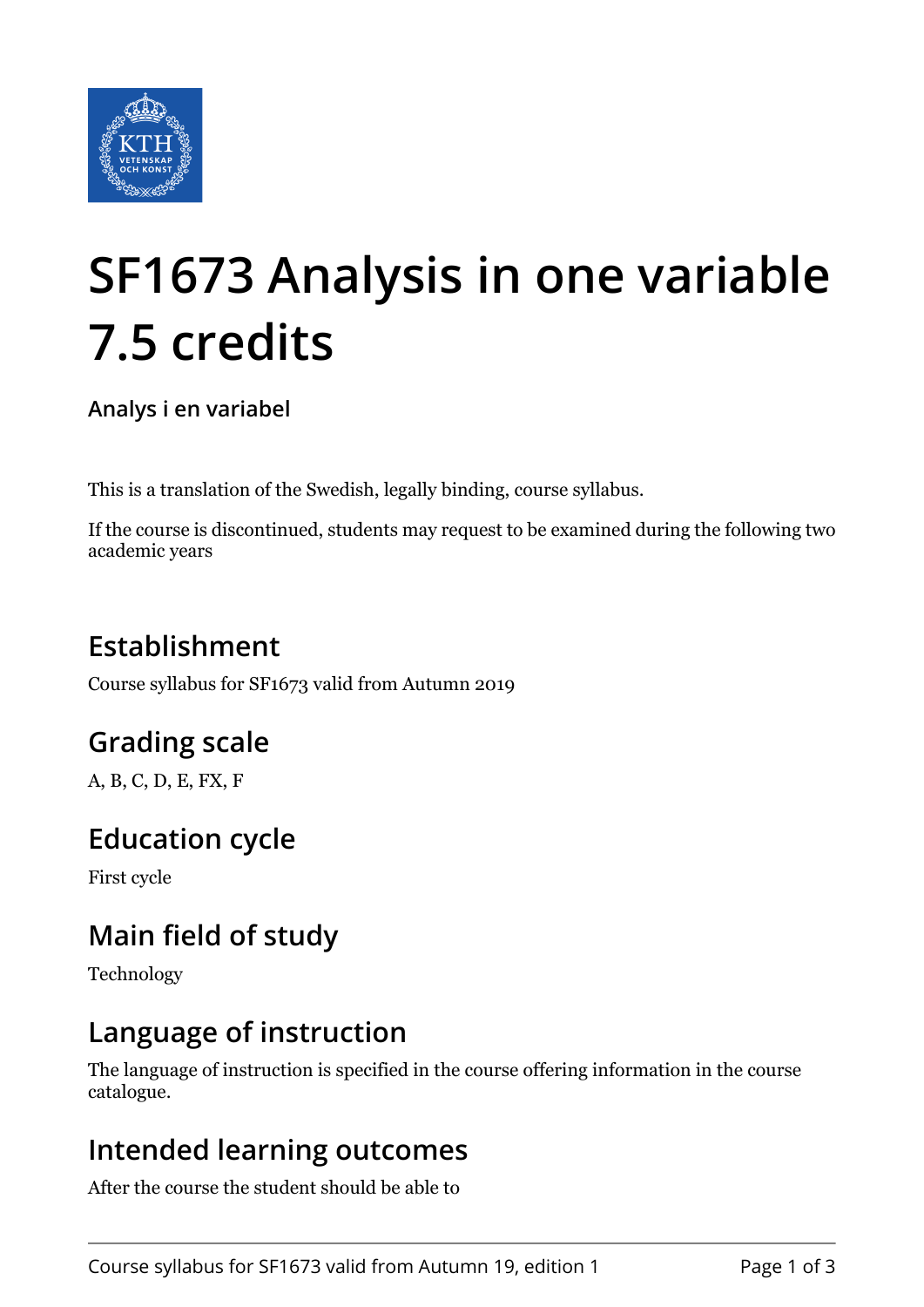- use concepts. theorems and methods to solve and present solutions to problems within the parts of one variable calculus described by the course content,
- read and comprehend mathematical text.

#### **Course contents**

Function, function graph, domain, range. Increasing and decreasing functions, odd and even functions. Inverse functions. The class of elementary functions. Trigonometric functions, exponential and logarithmic functions. Power laws, logarithms. Limits, rules for calculating limits, standard limits. Continuity, theorems on continuous functions. Derivative, rules of differentiation, the mean value theorem, implicit differentiation, applications: rate of change, linear approximation, tangent, extreme value problems, sketching the graph of a function, l'Hôpital's rule. Taylor's formula with error estimates. Linear differential equations with constant coefficients and their applications. The Riemann integral, primitive functions, the fundamental theorem integral calcolus, variable substitution, integration by parts, partial fractions. Riemann sums, geometric and other applications of integrals, improper integrals, estimates and convergence. Paramterization of curves and arc length. Sequences and series, convergence criteria, the Cauchy integral test. Taylor series.

# **Specific prerequisites**

Basic requirements.

## **Course literature**

The literature is published on the course webpage no later than four weeks before the course starts.

## **Examination**

• TEN1 - Final Exam, 7.5 credits, grading scale: A, B, C, D, E, FX, F

Based on recommendation from KTH's coordinator for disabilities, the examiner will decide how to adapt an examination for students with documented disability.

The examiner may apply another examination format when re-examining individual students.

The examiner decides, in consultation with KTHs Coordinator of students with disabilities (Funka), about any customized examination for students with documented, lasting disability.

## **Other requirements for final grade**

Written exam.